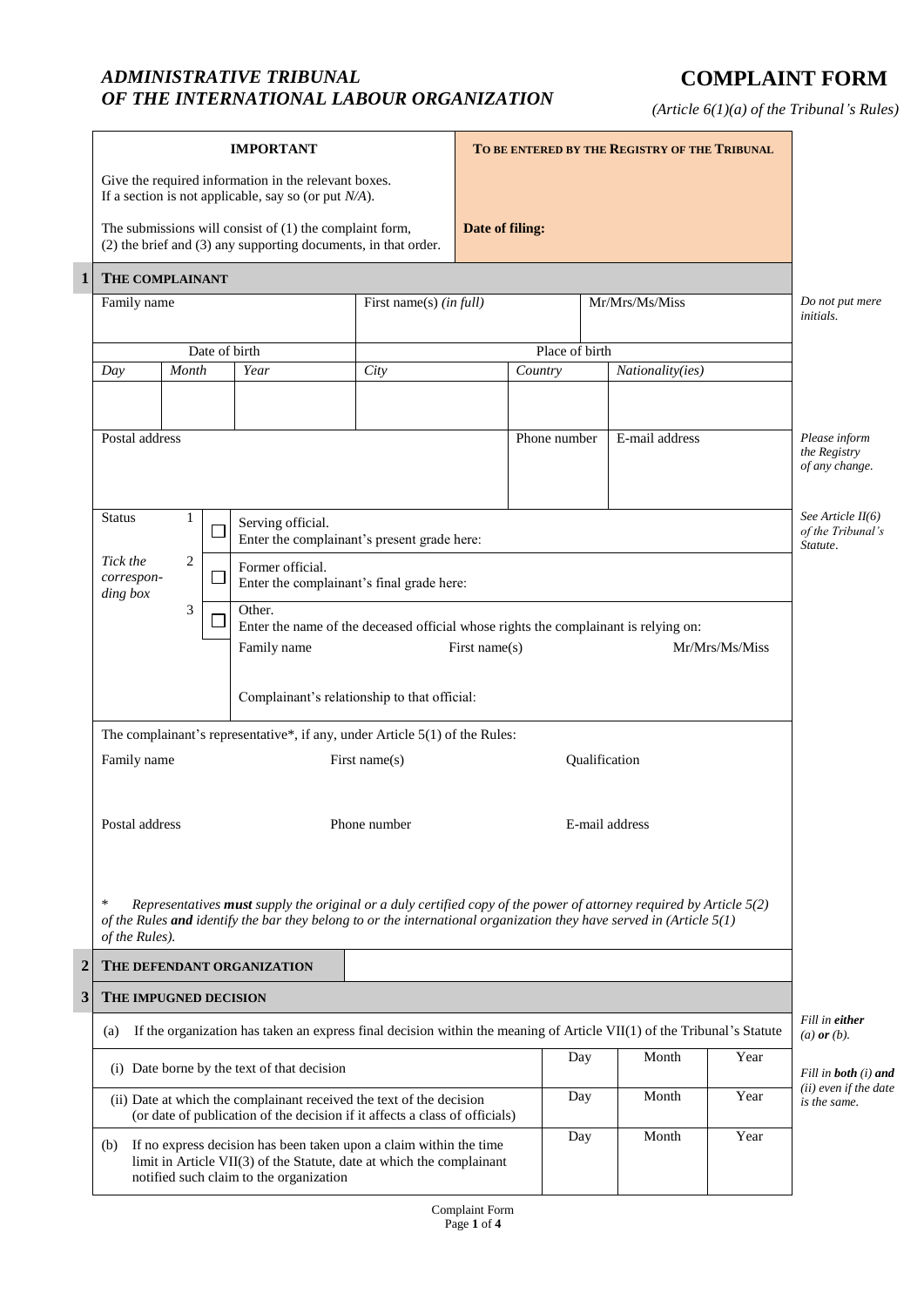| 4 <sup>1</sup> | THE PLEADINGS                                                                                                                               |                   |                        |  |  |  |  |  |  |  |
|----------------|---------------------------------------------------------------------------------------------------------------------------------------------|-------------------|------------------------|--|--|--|--|--|--|--|
|                | <b>Brief</b><br>In a brief, to be placed after this form, set out:                                                                          |                   |                        |  |  |  |  |  |  |  |
|                | the facts of the case<br>(1)                                                                                                                |                   |                        |  |  |  |  |  |  |  |
|                | the complainant's arguments.<br>(2)                                                                                                         |                   |                        |  |  |  |  |  |  |  |
|                | <b>Relief claimed</b>                                                                                                                       |                   |                        |  |  |  |  |  |  |  |
|                |                                                                                                                                             |                   |                        |  |  |  |  |  |  |  |
|                |                                                                                                                                             |                   |                        |  |  |  |  |  |  |  |
|                |                                                                                                                                             |                   |                        |  |  |  |  |  |  |  |
|                |                                                                                                                                             |                   |                        |  |  |  |  |  |  |  |
|                |                                                                                                                                             |                   |                        |  |  |  |  |  |  |  |
|                |                                                                                                                                             |                   |                        |  |  |  |  |  |  |  |
|                | <b>Supporting documents</b>                                                                                                                 |                   |                        |  |  |  |  |  |  |  |
|                | Number each of the supporting documents you append to your brief and list them at the end of this form.                                     |                   |                        |  |  |  |  |  |  |  |
|                | $\sqrt{5}$<br><b>SPECIAL APPLICATIONS</b>                                                                                                   |                   |                        |  |  |  |  |  |  |  |
|                | <b>ORAL PROCEEDINGS</b>                                                                                                                     |                   |                        |  |  |  |  |  |  |  |
|                | Does the complainant want oral proceedings (hearings) under Article 12(1) of the Rules?<br><b>YES</b><br>$\Box$<br>$\Box$<br>N <sub>O</sub> |                   |                        |  |  |  |  |  |  |  |
|                | Witness(es), if any, that the complainant wants the Tribunal to hear:                                                                       |                   |                        |  |  |  |  |  |  |  |
|                | Name/First name(s)                                                                                                                          | Position or title | Issues to be addressed |  |  |  |  |  |  |  |
|                |                                                                                                                                             |                   |                        |  |  |  |  |  |  |  |
|                |                                                                                                                                             |                   |                        |  |  |  |  |  |  |  |
|                |                                                                                                                                             |                   |                        |  |  |  |  |  |  |  |
|                |                                                                                                                                             |                   |                        |  |  |  |  |  |  |  |
|                |                                                                                                                                             |                   |                        |  |  |  |  |  |  |  |
|                |                                                                                                                                             |                   |                        |  |  |  |  |  |  |  |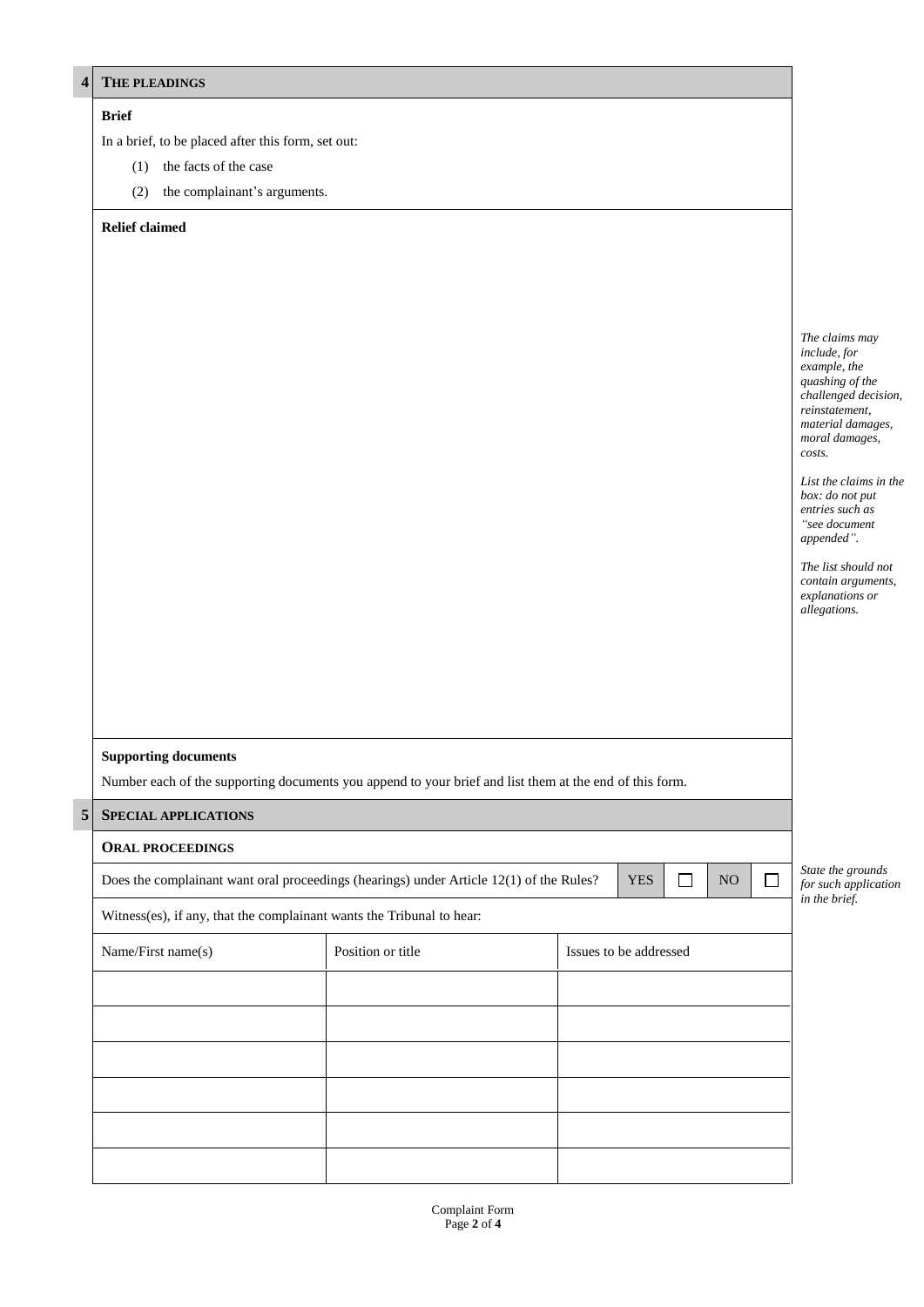| <b>FAST-TRACK PROCEDURE</b> |  |
|-----------------------------|--|
|-----------------------------|--|

If the complainant wishes to apply for a fast-track procedure under Article 7bis of the Rules, please indicate the questions of law which the complainant proposes to submit to the Tribunal for a decision under this procedure:

## **SIGNATURE**

In signing below the complainant or her/his representative certifies:

- (a) that the five copies of this form and of the appended texts are true (Article  $6(1)(d)$  of the Rules);
- (b) that all appended texts that are not originals (transcripts, photocopies, etc.) are true copies (Article  $(6)(1)(b)$ );
- (c) that the required translations into English or French of any appended texts written in neither of those languages are true to the originals (Article 6(1)(c)).
- 

Date Signature

## **SUPPORTING DOCUMENTS**

*(in chronological order so far as possible)*

| <b>EXAMPLES</b> |             |             |             |                                            |                             |                                      |                                   |
|-----------------|-------------|-------------|-------------|--------------------------------------------|-----------------------------|--------------------------------------|-----------------------------------|
| <b>NUMBER</b>   |             | <b>DATE</b> |             | <b>NATURE</b>                              | <b>AUTHOR</b>               | <b>ADDRESSEE</b>                     | Number each<br>document           |
|                 | <b>DD</b>   | <b>MM</b>   | <b>YYYY</b> |                                            | (so far as possible)        | (so far as possible)                 | separately.                       |
| $\overline{I}$  | 04          | 04          | 1997        | Letter                                     | Director of Personnel       | Complainant                          |                                   |
| $\overline{2}$  | 12          | 05          | 1997        | Performance appraisal report               |                             |                                      |                                   |
|                 | 20          | 0.5         | 1997        | Memorandum                                 | Complainant's<br>supervisor | Chief, Publications<br><b>Branch</b> |                                   |
| $\overline{4}$  | 12          | 06          | 1997        | Report                                     | Joint Appeals Board         |                                      |                                   |
| $\overline{5}$  | 09          | 07          | 1997        | Letter (impugned decision)                 | Director-General            | Complainant                          |                                   |
|                 |             |             |             | LIST OF DOCUMENTS SUPPORTING THE COMPLAINT |                             |                                      |                                   |
|                 | <b>DATE</b> |             |             | <b>DESCRIPTION</b>                         | <b>AUTHOR</b>               | <b>ADDRESSEE</b>                     |                                   |
| <b>NUMBER</b>   | <b>DD</b>   | <b>MM</b>   | <b>YYYY</b> | (lefter, report, etc.)                     | (so far as possible)        | (so far as possible)                 |                                   |
|                 |             |             |             |                                            |                             |                                      | The list shoul                    |
|                 |             |             |             |                                            |                             |                                      | ordinarily inc<br>the texts of th |
|                 |             |             |             |                                            |                             |                                      | decision impu<br>under Article    |
|                 |             |             |             |                                            |                             |                                      | and of the rep<br>the internal a  |
|                 |             |             |             |                                            |                             |                                      | body, if any.                     |
|                 |             |             |             |                                            |                             |                                      |                                   |

*Sign the original and each of the five copies of this form; a mere photocopy of the signature will not be accepted.*

*The list should ly include of the*  $impugned$ *under Article VII(1) a a report of the internal appeals body, if any.*